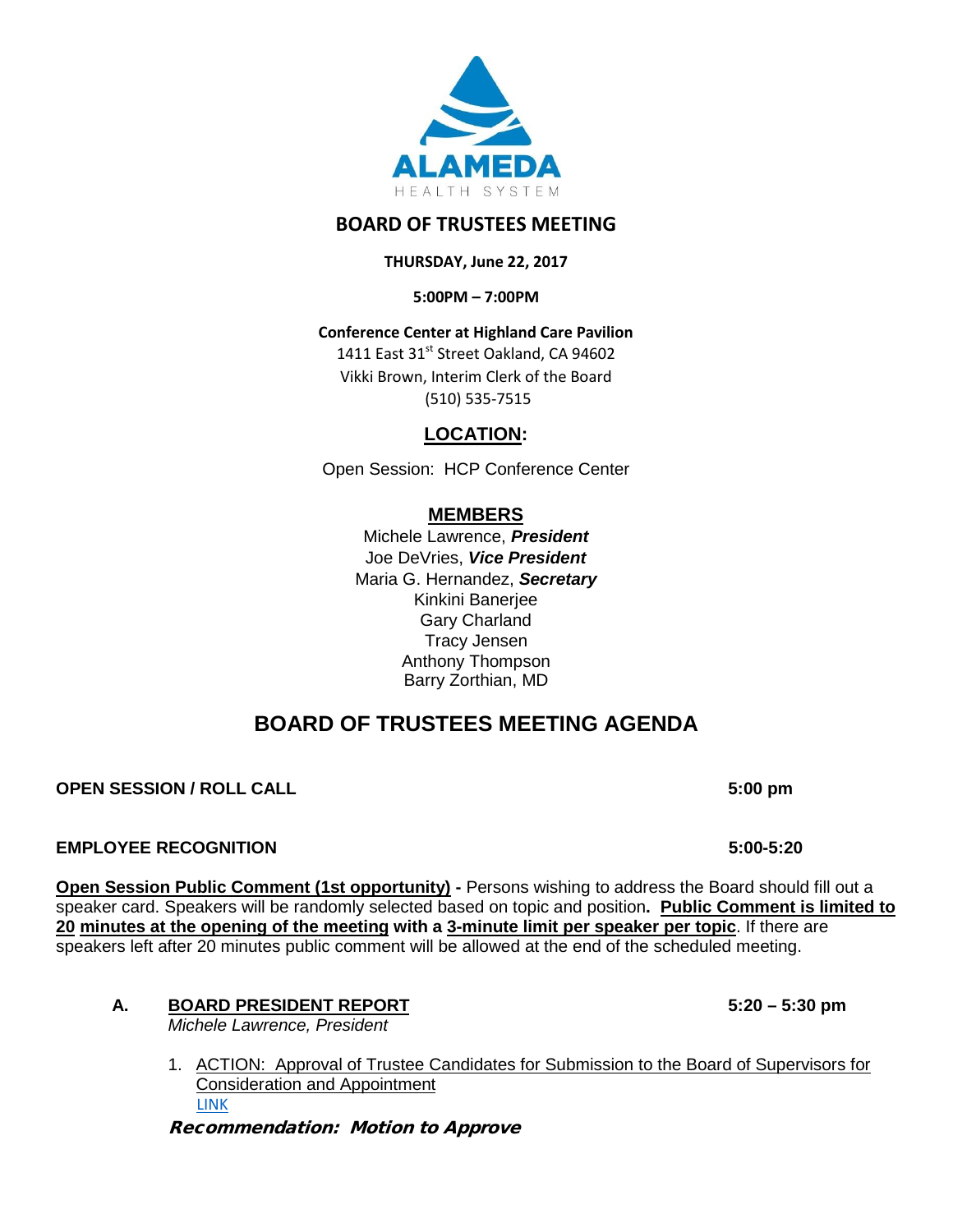#### **B. CEO REPORT 5:30 – 5:45pm**

*Delvecchio Finley, Chief Executive Officer*

#### **C. ACTION: CONSENT AGENDA 5:45 – 5:50 pm**

1. Approval of the Minutes from the May 11, 2017 Board of Trustees Meeting. [LINK](https://www.dropbox.com/s/pqo7r633qpuzbal/Item%20C%20-%2005112017%20BOT%20Meeting%20Minutes%20-%20MM%20final.pdf?dl=0)

Recommendation: Motion to Approve

- **D. ACTION: Extension of Contract with Traditions Behavioral Health 5:50 – 5:55 pm** Contract Amendment with Traditions Behavioral Health to provide psychiatric emergency services at AHS facilities. The anticipated term of the amendment is July 1, 2017 through January 31, 2018. Estimated impact of the amendment is \$7,000,000.00. Inclusive of this amendment and prior contractual commitments the overall obligation (July 1, 2015 – January 31, 2018) to this vendor is estimated at \$24,909,073.59. Recommendation: Motion to Approve [LINK](https://www.dropbox.com/s/mdcffuwy9jqsc87/ITEM%20D%20-%20TBH%20BOT%20Summary%20June%202017.pdf?dl=0) **E. MEDICAL STAFF REPORTS 5:55 – 6:25 pm** *H. Gene Hern, MD Chief of Staff - HGH/FMT/JGH/Ambulatory Medical Staff Joel Chiu, MD Chief of Staff - SLH Medical Staff Elpidio Magalong, MD Chief of Staff - AHD Medical Staff \*Ray Yeh, MD speaking on behalf of Elpidio Magalong, MD* **INFORMATION/DISCUSSION: Update on Electronic Health Record Selection Process 6:25 – 6:35 pm** *Delvecchio Finley, Chief Executive Officer Dave Gravender, Chief Information Officer* [LINK](https://www.dropbox.com/s/0o0mmsahyoa7grh/Item%20E%20-%20BOT%20EHR%20Selection%20Final.pdf?dl=0) 1 & [LINK 2](https://www.dropbox.com/s/1dnlh32o8kxq0uu/Item%20F%20-%2020170622%20BOT%20-%20EHR%20Selection%20Presentation.pptx?dl=0) **G. ACTION: Approval of FY2017-2018 Annual Budget 6:35 – 6:50 pm** *Delvecchio Finley, Chief Executive Officer David Cox, Chief Financial Officer* Recommendation: Motion to Approve [LINK](https://www.dropbox.com/s/lmryqi307qrspy5/Item%20F%20-%202018%20Budget%20Book%20Final.PDF?dl=0) **H. INFORMATION: Proposed FY 2017/2018 Performance Dashboard 6:50 – 7:00 pm** *Delvecchio Finley, Chief Executive Officer Ishwari Venkataraman, Vice President – Strategy and Business Planning* [LINK 1](https://www.dropbox.com/s/hfn6hcxa6wvck5a/Item%20G%20-%202010622%20BOT%20MEMO-%20AHS%20FY%2718%20PERFORMANCE%20DASHBOARD.pdf?dl=0) & [LINK 2](https://www.dropbox.com/s/pkcfmyuumblsx63/Item%20G%20-%20True%20North%20Metric%20Planning%20Grid%20FY2018_Draft%20BOT.pdf?dl=0) **I. EXECUTIVE REPORTS 7:00 – 7:10 pm 1. Chief Financial Officer Report** *David Cox, Chief Financial Officer* **J. COMMITTEE REPORTS (Written)**
	- **1. Quality and Professional Services Committee**  *Barry Zorthian MD, Chair*

[LINK](https://www.dropbox.com/s/7g7pee0gjg6a0vb/Item%20I%20-%20QPSC%20Report%20Written%20Memo%20for%20May%2025%202017.pdf?dl=0)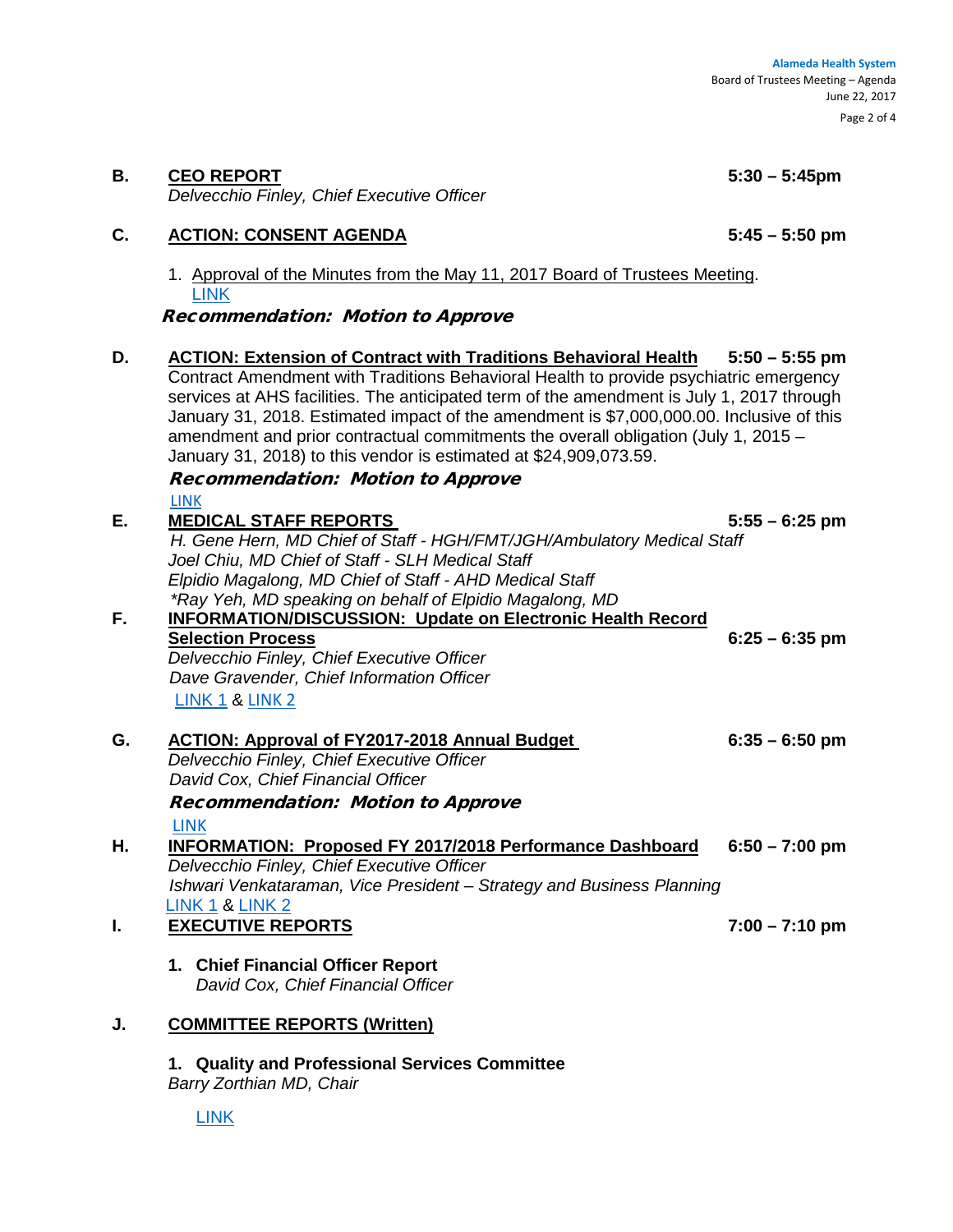#### **Alameda Health System**  Board of Trustees Meeting – Agenda June 22, 2017

Page 3 of 4

#### **K. INFORMATION REPORTS (Written)**

[LINK](https://www.dropbox.com/s/q3h9eo2wov99tgx/Item%20J1%20-%202017%206%2015%20Media%20Report.pdf?dl=0) 1, [LINK 2,](https://www.dropbox.com/s/aaf3j2e0097rfso/Item%20J1%20-%20Community%20Engagement%20Report.06.22.2017%20vf.pdf?dl=0) [LINK 3](https://www.dropbox.com/s/hzlgau9qwdozsjo/Item%20J2%20-%202017.06.16%20California%20Budget%20Memo.pdf?dl=0)

- **1. AHS Media Report** *Terry Lightfoot, Director – Public Affairs and Community Engagement*
- **2. Legislative Affairs/Local Government Strategy**  *Terry Lightfoot, Director – Public Affairs and Community Engagement*

**OPEN SESSION PUBLIC COMMENT (2nd opportunity) - Persons wishing to address the Board should** fill out a speaker card. Speakers will be randomly selected based on topic and position**. Public Comment is limited to 3-minutes per speaker per topic.**

#### **TRUSTEE COMMENTS**

# **ADJOURNMENT**

#### **Our Mission**

Caring, Healing, Teaching, Serving All

#### **Strategic Vision**

AHS will be recognized as a world-class patient and family centered system of care that promotes wellness, eliminates disparities and optimizes the health of our diverse communities.

#### **Values**

Compassion, Commitment, Teamwork, Excellence, Integrity, and Respect.

#### **Meeting Procedures**

The Board of Trustees is the Policy Body of the Alameda Health System. The Board has several standing Committees where Board matters are the subject of discussion at which members of the public are urged to testify. Board procedures do not permit: 1) persons in the audience at a Committee meeting to vocally express support or opposition to statements by Board Members or by other persons testifying; 2) ringing and use of cell phones, pagers, and similar sound-producing electronic devices; 3) signs to be brought into the meeting or displayed in the room; 4) standing in the meeting room. Citizens are encouraged to testify at Committee meetings and to write letters to the Clerk of the Board or to its members, 1411 East 31<sup>st</sup> Street Oakland, CA 94602.

**Members of the public are advised that all Board and Committee proceedings are recorded (audio), including comments and statements by the public in the course of the meetings. Copies of the audio recordings will be made available to the public. By attending and participating in Board/Committee meetings, members of the public consent to audio recording of any statements they may make during the proceedings.**